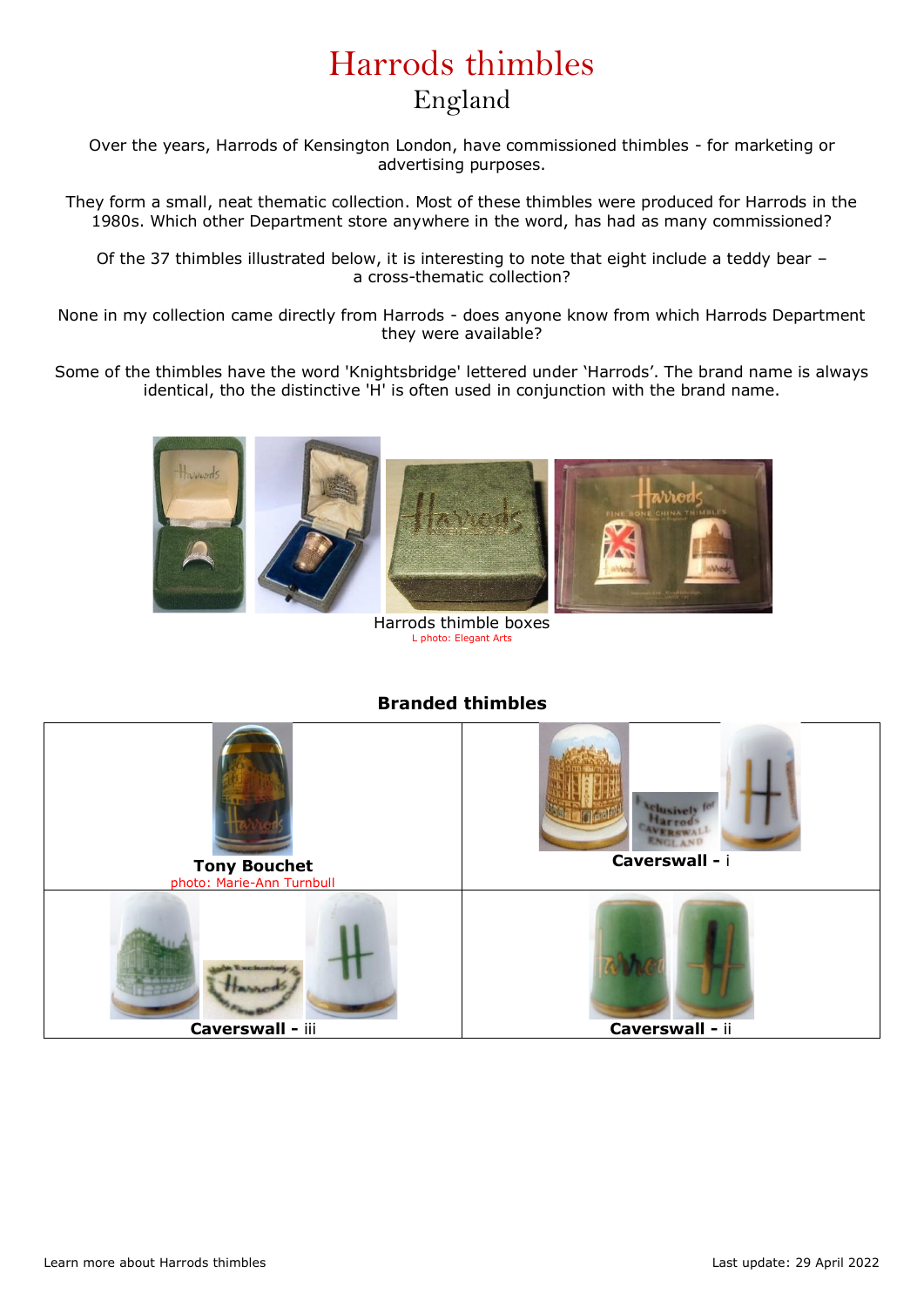

## **Unbranded thimbles**

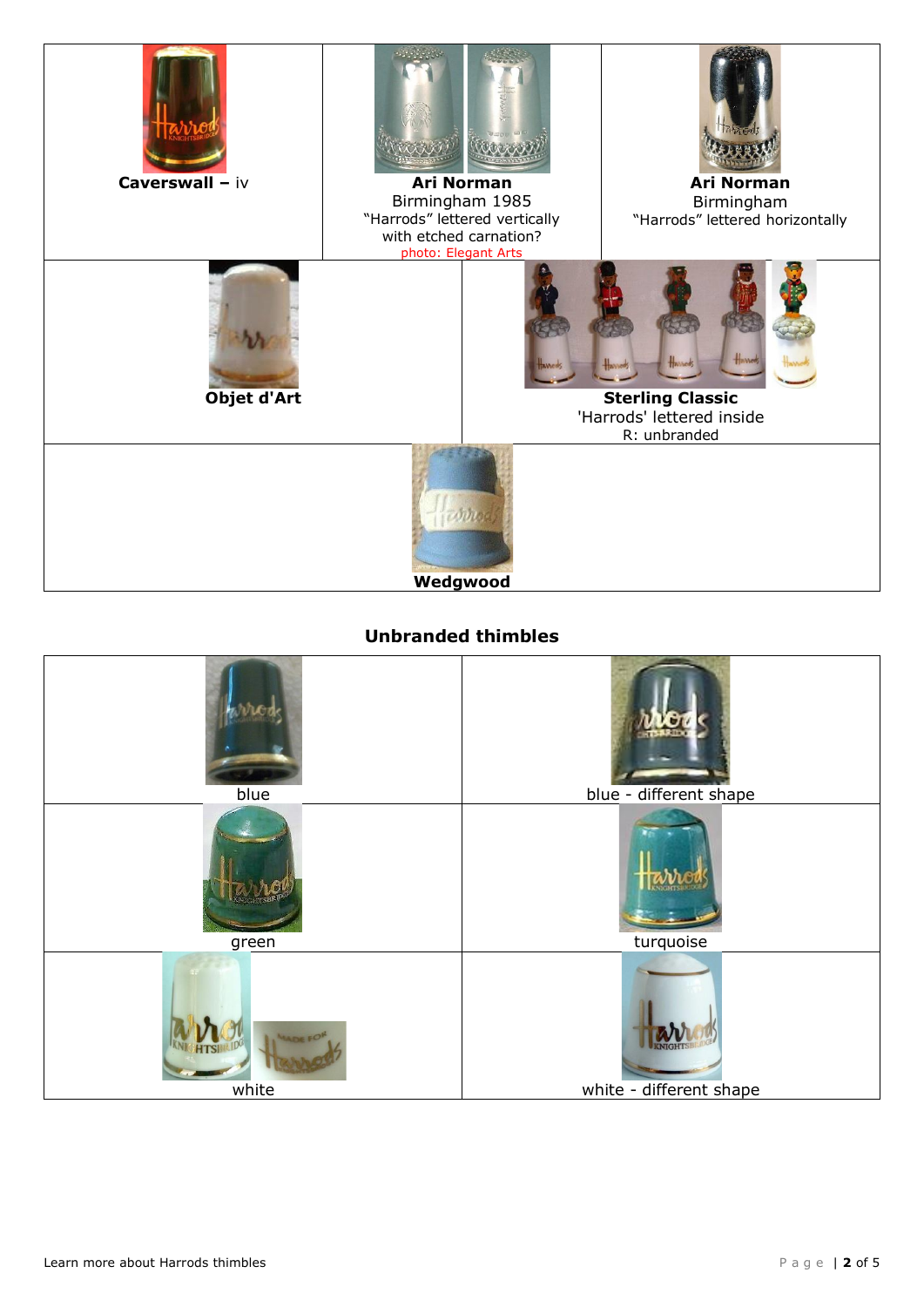| Scottie                                         | <b>MADE FI</b><br>doorman<br>with 'Knightsbridge' as part of the backstamp |
|-------------------------------------------------|----------------------------------------------------------------------------|
| doorman bear<br>Harrods china                   | bear                                                                       |
| bear with crown                                 | bear                                                                       |
| <sup>arrodsBe</sup><br>'Harrods bear'           | bear                                                                       |
| Paddington Bear with building                   | wuca<br>building                                                           |
| building                                        | building in colour                                                         |
| building gold<br>'Made exclusively for Harrods' | building with bus                                                          |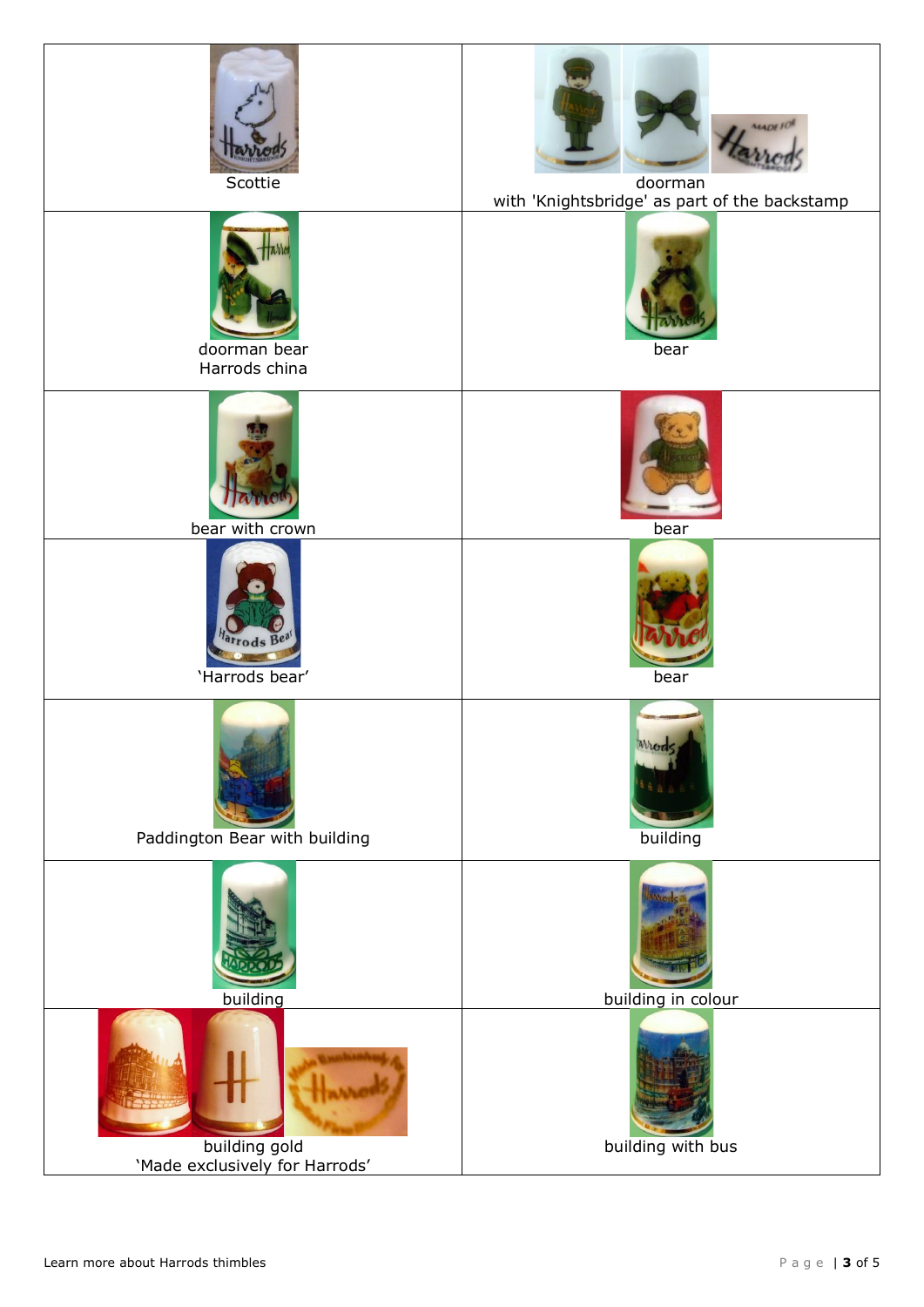